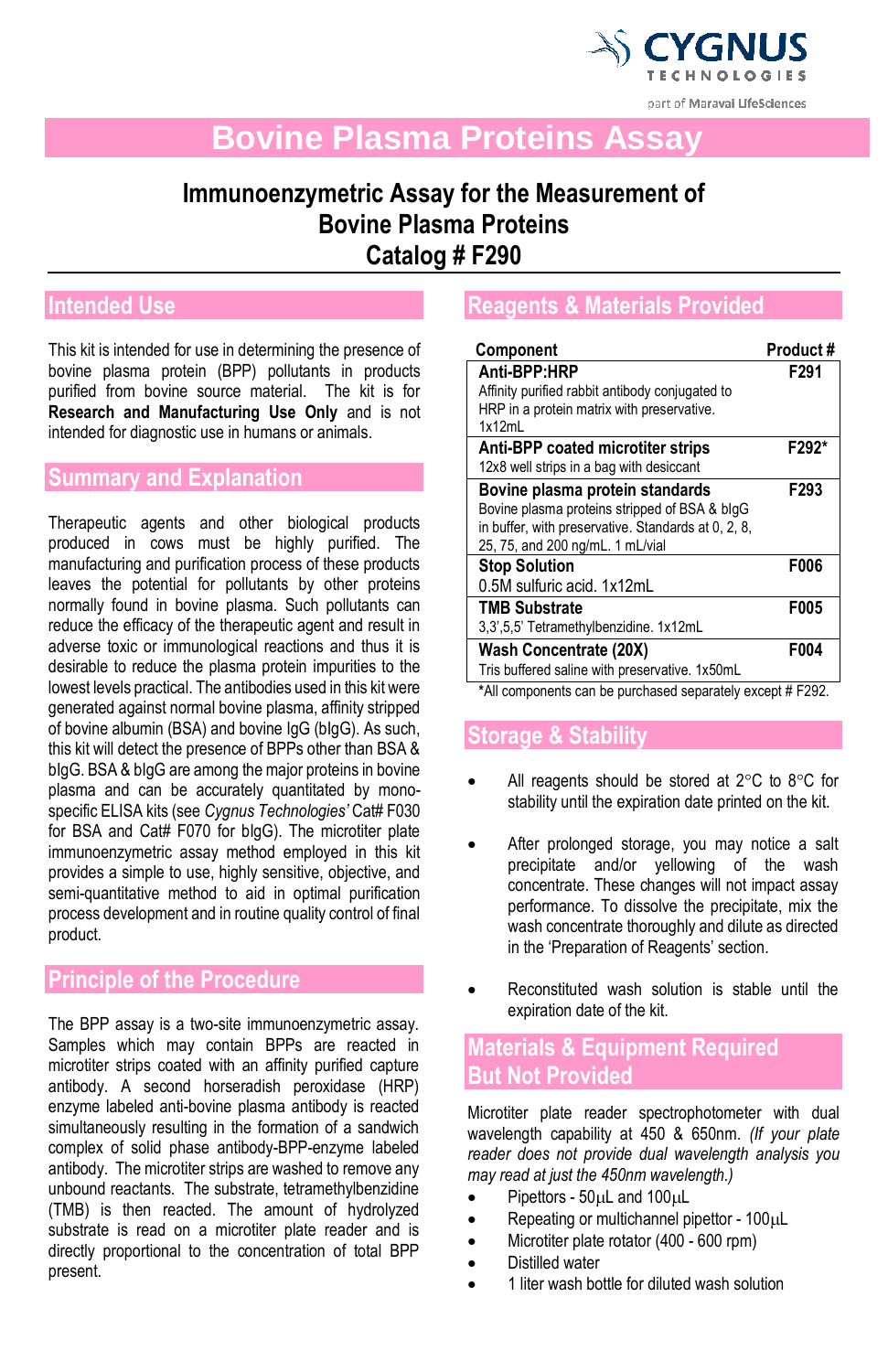### **Precautions**

- For Research or Manufacturing use only.
- Stop reagent is 0.5M H<sub>2</sub>SO<sub>4</sub>. Avoid contact with eyes, skin, and clothing.
- Handle these reagents as if they were potentially infectious.
- This kit should only be used by qualified technicians.

#### **Preparation of Reagents**

- Bring all reagents to room temperature.
- Dilute wash concentrate to 1 liter in distilled water. label with kit lot and expiration date, and store at  $4^{\circ}$ C.

# **Procedural Notes**

1. Complete washing of the plates to remove excess unreacted reagents is essential to good assay reproducibility and sensitivity. If duplicate CVs are poor or if the absorbance of the 0 standard is greater than 0.200 evaluate plate washing technique for optimal performance.

2. High Dose Hook Effect may be observed in samples with very high concentrations of BPP. Samples greater than 30  $\mu$ g/mL may give absorbances less than the 200ng/mL standard. High Dose Hook samples are most likely to be encountered from samples early in the purification process. If a hook effect is possible samples should also be assayed diluted. If the absorbance of the undiluted sample is less than the diluted samples this may be indicative of the hook effect. Such samples should be diluted until the dilution adjusted value remains constant. The diluent used should be compatible with accurate recovery. We recommend the same diluent as is used to prepare the kit standards. This can be purchased separately from *Cygnus Technologies* as Cat # F031A. Other prospective diluents should be tested for recovery by using them to dilute the 200ng/mL standard, as described in the "Limitations" section below.

3. This kit is a very sensitive assay for BPP (< 500 pg/mL). Since bovine source materials are common reagents in many laboratories and often used at relatively high concentrations it is very important to use extreme care to avoid pollution of any of the reagents in this kit with external sources of BPP. Such pollution can manifested itself as higher background, poor precision, and/or higher values than expected.

# **Limitations**

- The standards used in this assay are comprised of normal bovine plasma which was exhaustively immuno-affinity stripped of BSA & bIgG. Thus, this kit cannot be used to detect the presence of BSA or bIgG. *Cygnus Technologies* sells mono-specific ELISA kits for BSA (Cat# F030) and blgG (Cat# F070). Western blot analysis of the antibodies used in this kit demonstrates that they recognize essentially all of the protein bands other than BSA & bIgG, found in bovine plasma and also detectable by one dimensional SDS electrophoresis under reducing conditions using a sensitive protein staining reagent such as silver stain. However, there can be no guarantee that this assay will detect and accurately quantitate all BPPs or protein fragments*.* Hence the suggested arbitrary dose units for reporting unknown samples is in "ng/mL of total immuno-reactive bovine plasma protein equivalents."
- Before exclusively relying on this assay to detect BPP it is advisable to qualify it relative to other methods of detection such as PAGE silver stain, AAE, and Western blot to ensure that this assay does not fail to react to any important impurities. The assay may not be strictly quantitative for a given BPP pollutant due to the potential for variable reactivity of different proteins. If absolute quantitation of a particular known pollutant is necessary and this pollutant does not give essentially 100% recovery relative to the standards supplied with this kit it may be necessary for the user to provide their own standards. Consult *Cygnus Technologies* Technical Services department for issues regarding quantitation.
- Certain sample matrices may interfere in this assay. High or low pH, detergents, urea, high salt concentrations, and organic solvents are some of the known interference factors. Sample matrix interference can be determined by a 'spike and recovery' experiment. For example, 1 part of the 200 ng/mL standard is diluted into 4 parts of the matrix containing no or very low BPP pollutants. This diluted standard when assayed as an unknown should give a value of  $\sim$  30 to 50 ng/mL above the base level of the undiluted sample. Consult *Cygnus Technologies* Technical Service Department for advice on how to quantitate the assay in problematic matrices.
- Avoid the assay of samples containing sodium azide (NaN3) which will destroy the HRP activity of the conjugate and could result in the underestimation of BPP levels.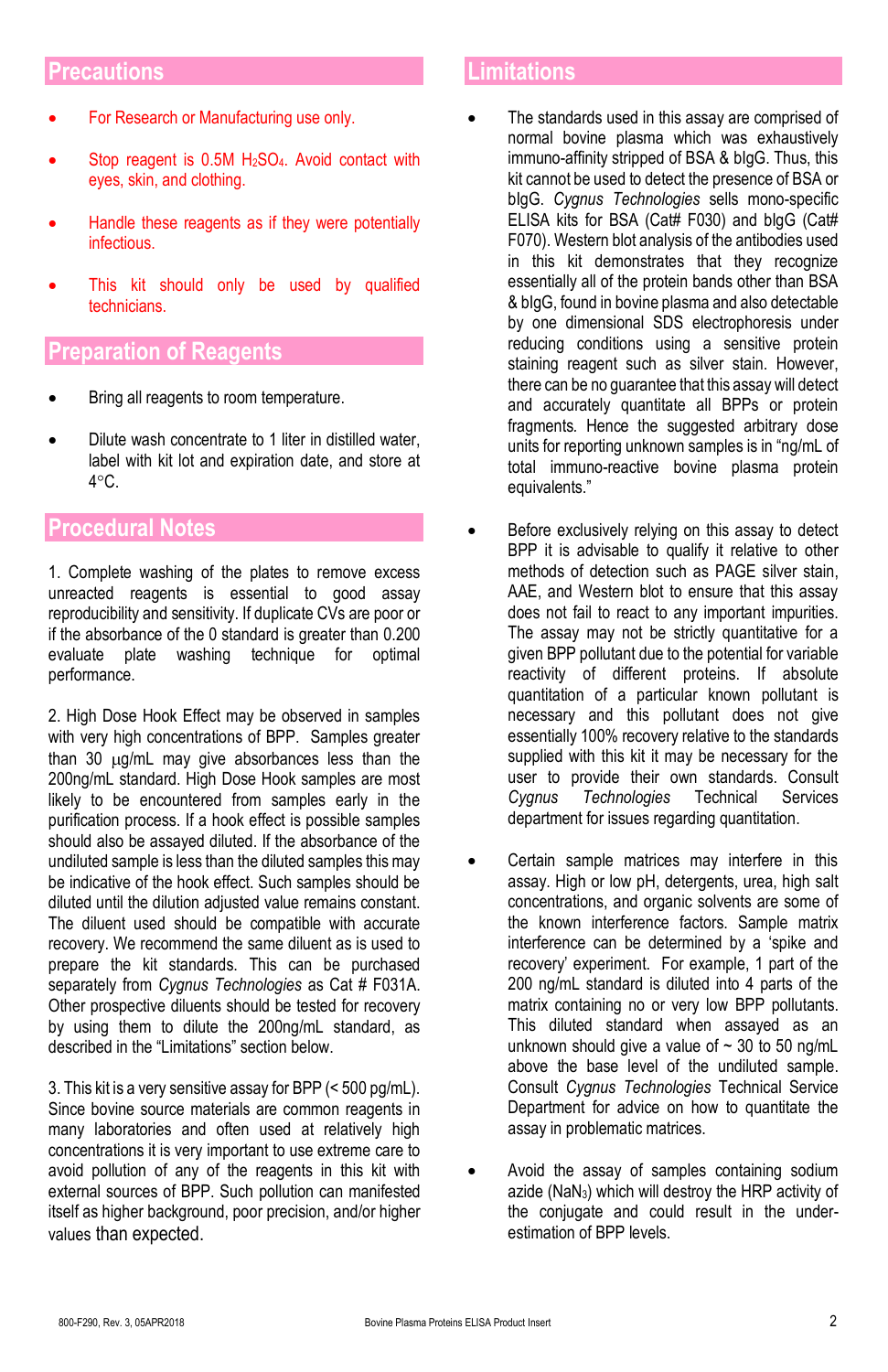### **Assay Protocol**

- The assay protocol is a simultaneous incubation of sample with HRP conjugated antibody. This yields a sensitivity (limit of detection) of ~0.3 ng/mL and requires 2.5 hours to complete.
- The protocol specifies the use of an approved orbital microtiter plate shaker for the immunological step. These can be purchased from most laboratory supply companies. If you do not have such a device it is possible to incubate the plate without shaking however it will be necessary to extend the first immunological incubation step by one hour in order to achieve comparable results to the 2 hour shaking protocol. **Do not shake during the 30-minute substrate incubation step, as this may result in higher backgrounds and worse precision.**
- Bring all reagents to room temperature. Set-up plate spectrophotometer to read dual wavelength at 450nm for the test wavelength and 650nm for the reference.
- Thorough washing is essential to proper performance of this assay. Automated plate washing systems or other vacuum aspiration devices are not recommended. The manual method described in the assay protocol is preferred for best precision, sensitivity and accuracy. A more detailed discussion of this procedure can be obtained from our Technical Services Department or on our web site. In addition, a video demonstration of proper plate washing technique is available in the 'Technical Help' section of our web site.
- All standards, controls, and samples should be assayed at least in duplicate.
- Maintain a repetitive timing sequence from well to well for all assay steps to ensure that all incubation times are the same for each well.
- Make a work list for each assay to identify the location of each standard, control, and sample.
- If the substrate has a distinct blue color prior to the assay it may have been contaminated. If the absorbance of 100uL of substrate plus 100uL of stop against a water blank is greater than 0.1 it may be necessary to obtain new substrate or the sensitivity of the assay may be compromised.
- Strips should be read within 10 minutes after adding stop solution since color will fade over time.

### **Assay Protocol**

**1. Pipette 50L of standards, controls and samples into wells indicated on work list.**

**2. Pipette 100L of anti-BPP:HRP (#F291) into each well.**

**3. Cover & incubate on orbital shaker at 400-600 rpm for 2 hours at room temperature, 24C ± 4C.**

**4. Dump contents of wells into waste. Blot and gently but firmly tap over absorbent paper to remove most of the residual liquid. Overly aggressive banging of the plate or use of vacuum aspiration devices in an attempt to remove all residual liquid is not necessary and may cause variable dissociation of antibody bound material resulting in lower ODs and worse precision. Fill wells generously to overflowing with diluted wash solution using a squirt bottle or by pipetting in ~350µL. Dump and tap again. Repeat for a total of 4 washes. Wipe off any liquid from the bottom outside of the microtiter wells as any residue can interfere in the reading step. Do not allow wash solution to remain in wells for longer than a few seconds. Do not allow wells to dry before adding substrate.**

**5. Pipette 100L of TMB substrate (#F005).** 

**6. Incubate at room temperature for 30 minutes. DO NOT SHAKE.**

**7. Pipette 100L of Stop Solution (#F006).**

**8. Read absorbance at 450/650nm.**

### **Calculation of Results**

The standards may be used to construct a standard curve with values reported in ng/mL "total immuno-reactive BPP equivalents" (See Limitations section above). This data reduction may be performed through computer methods using curve fitting routines such as point-to-point, spline, or polynomial methods. Data may also be manually reduced by plotting the absorbance values of the standard on the y-axis versus concentration on the x-axis and drawing a smooth point-to-point line. Absorbances of samples are then interpolated from this standard curve.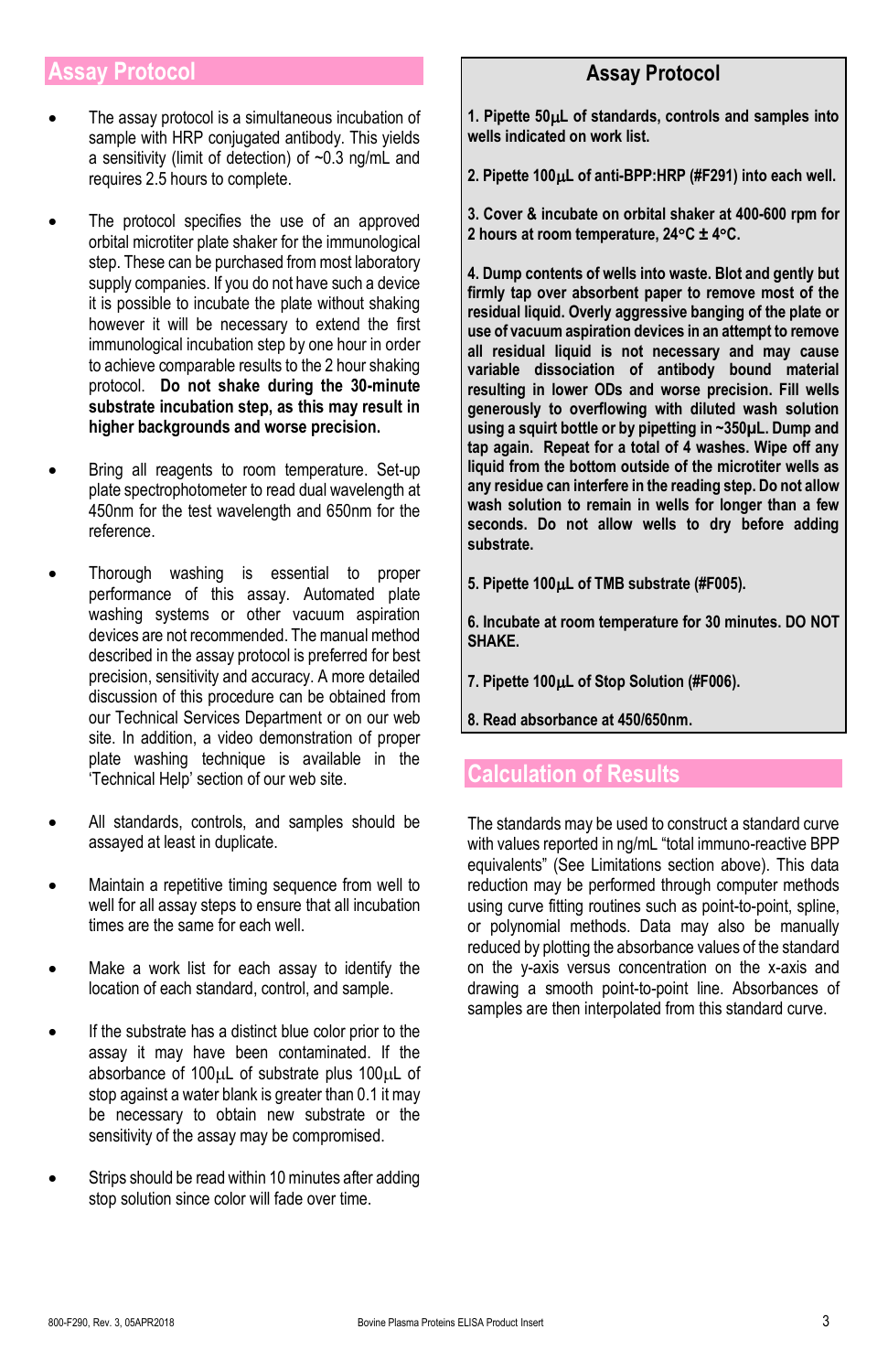### **Quality Control**

- Precision on duplicate samples should yield average % coefficients of variation of less than 15% for samples in the range of 2 to 200 ng/mL. CVs for samples less than 2 ng/mL may be greater than 15%.
- It is recommended that each laboratory assay appropriate quality control samples in each run to ensure that all reagents and procedures are correct.

#### **Example Data**

| Well #         | <b>Contents</b> | Abs.<br>at 450-<br>650 <sub>nm</sub> | Mean<br>Abs. |  |
|----------------|-----------------|--------------------------------------|--------------|--|
| A <sub>1</sub> | Zero Std        | 0.006                                | 0.006        |  |
| B <sub>1</sub> | Zero Std        | 0.007                                |              |  |
| C <sub>1</sub> | 2ng/mL          | 0.034                                | 0.033        |  |
| D <sub>1</sub> | 2ng/mL          | 0.033                                |              |  |
| F <sub>1</sub> | 8ng/mL          | 0.165                                | 0.166        |  |
| F1             | 8ng/mL          | 0.167                                |              |  |
| G <sub>1</sub> | 25ng/mL         | 0.450                                | 0.457        |  |
| H1             | 25ng/mL         | 0.464                                |              |  |
| A2             | 75ng/mL         | 0.943                                | 0.929        |  |
| <b>B2</b>      | 75ng/mL         | 0.916                                |              |  |
| C <sub>2</sub> | 200ng/mL        | 2.231                                | 2.111        |  |
| D <sub>2</sub> | 200ng/mL        | 1.992                                |              |  |

### **Performance Characteristics**

*Cygnus Technologies* has qualified this assay by conventional criteria as indicated below. This qualification is generic in nature and is intended to supplement but not replace certain user and product specific qualification and qualification that should be performed by each laboratory. At a minimum each laboratory is urged to perform a spike and recovery study in their sample types. In addition, any of your samples types containing process derived BPPs within or above the analytical range of this assay should be evaluated for dilutional linearity to ensure that the assay is accurate and has sufficient antibody excess for your particular BPPs. Each laboratory and technician should also demonstrate competency in the assay by performing a precision study similar to that described below. A more detailed discussion of recommended user qualification protocols can be obtained by contacting our Technical Services Department or on-line at our website.

#### **Sensitivity**

The lower limit of detection (**LOD**) is defined as that concentration corresponding to a signal two standard deviations above the mean of the zero standard. LOD is  $-0.3$  ng/mL.

The lower limit of quantitation (**LOQ**) is defined as the lowest concentration, where concentration coefficients of variation (CVs) are <20%. The LOQ is ~0.500 ng/mL.

#### **Precision**

Intra (n=20 replicates) precision was determined on 3 pools with low (~8.72ng/mL), medium (~26.37ng/mL), and high concentrations (75.75ng/mL). Inter assay (n=10 assays) CV's were determined on 3 control samples at 8.16, 25.89, and 71.42ng/mL. The % CV is the standard deviation divided by the mean and multiplied by 100.

| Pool   | Intra assay CV | Inter assay CV |
|--------|----------------|----------------|
| Low    | 2.9%           | 77%            |
| Medium | 8.6%           | 14.6%          |
| High   | 3.55%          | 6.7%           |

#### **Specificity/Cross-Reactivity**

In sandwich ELISA, cross reactivity can manifest itself either as a false increase in analyte levels (positive cross reactivity) or as a false decrease in analyte (negative cross reactivity) when analyte present in the sample competes with the cross reactant for the kit antibodies. Other materials that may not cross react in the true immunological sense may simulate cross reactivity due to non-specific interactions that can result in either a false increase or false decrease in the apparent analyte concentration. Because of the very defined nature of the samples proposed for testing in this assay, an extensive study into cross reactivity was not attempted. However it is recommended that each user evaluate known materials in their sample matrices for cross reactivity or non-specific interferences by testing those materials with and without BPP spiked into them. "Purified" serum proteins from humans and cows were evaluated for positive cross reactivity as indicated in the Table below. No cross reactivity is seen to the human serum proteins as evidenced by undetectable BPP levels. The very low apparent cross reactivity for BSA, and bIgG has been concluded not to be due to those proteins but rather to some contaminating BPP impurity in these preparations deemed at best 99% pure. No bands to BSA or bIgG were seen on western blot when using the antibodies employed in this kit.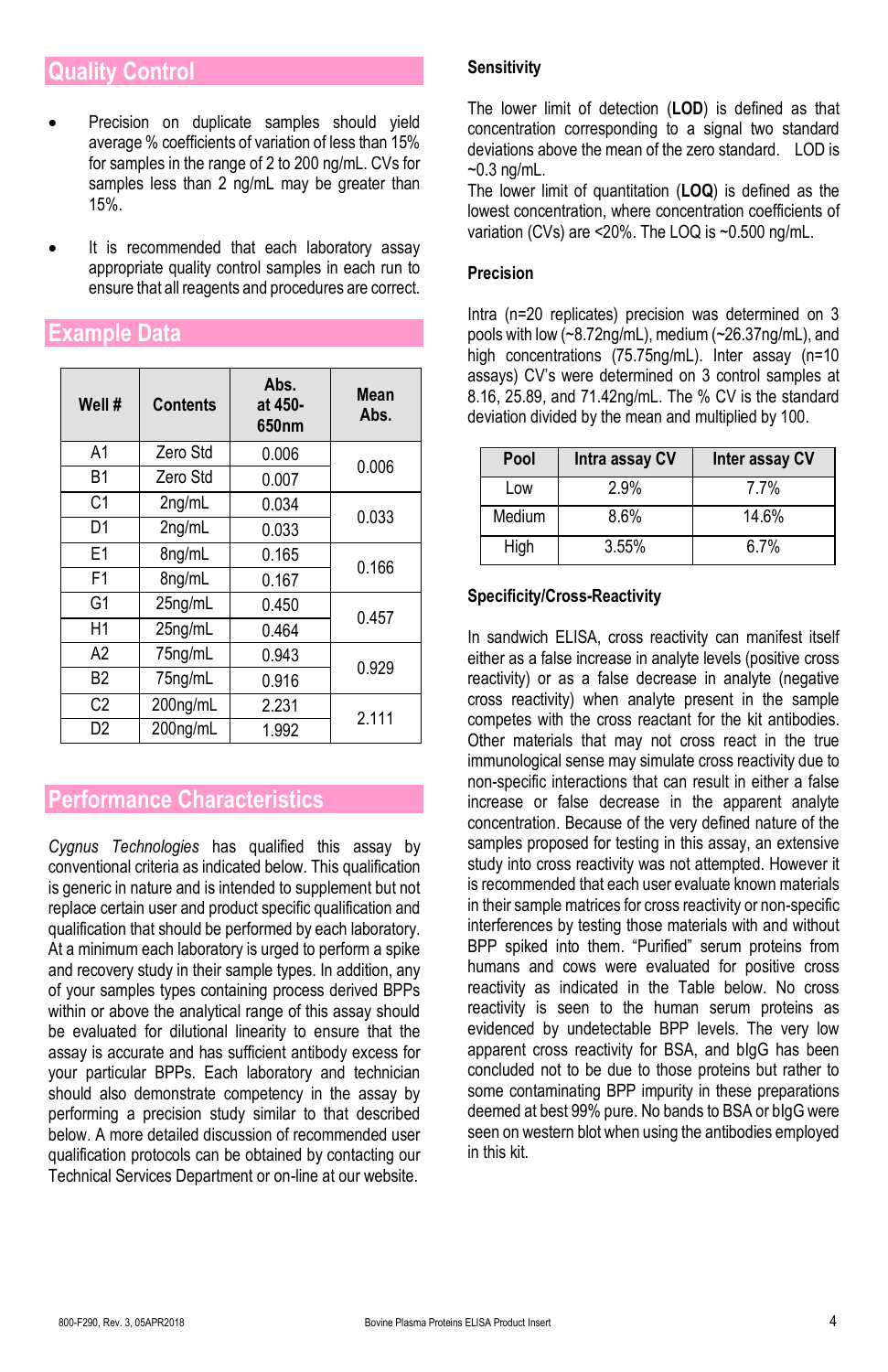| <b>Materials Tested for Cross-Reactivity</b><br>to Bovine Plasma Proteins |                                     |                                  |  |  |
|---------------------------------------------------------------------------|-------------------------------------|----------------------------------|--|--|
| Analyte                                                                   | Analyte<br>concentrations<br>tested | % Cross<br>reactivity<br>(wt/wt) |  |  |
| <b>BSA</b>                                                                | $1$ mg/mL                           | 0.004                            |  |  |
| Bovine IgG                                                                | 1 $mg/mL$                           | 0.020                            |  |  |
| Human<br>serum<br>albumin                                                 | 20 mg/mL                            | $<$ LOO                          |  |  |
| Human IqG                                                                 | 16 $mq/mL$                          | < LOQ                            |  |  |

#### **Hook Capacity**

Increasing concentrations of BPPs > 200 ng/mL were assayed as unknowns. The hook capacity, defined as that concentration which will give an absorbance reading less than the 200 ng/mL standard, was  $\sim$ 31  $\mu$ g/mL.

# **Ordering Information/ Customer Service**

To place an order or to obtain additional product information contact *Cygnus Technologies*:

**\_\_\_\_\_\_\_\_\_\_\_\_\_\_\_\_\_\_\_\_\_\_\_\_\_\_\_\_\_\_\_\_\_\_\_\_\_\_\_\_\_\_\_\_\_**

[www.cygnustechnologies.com](http://www.cygnustechnologies.com/) Cygnus Technologies, LLC 4332 Southport Supply Rd. SE Southport, NC 28461 USA Tel: 910-454-9442 Fax: 910-454-9443 Email[: techsupport@cygnustechnologies.com](mailto:techsupport@cygnustechnologies.com)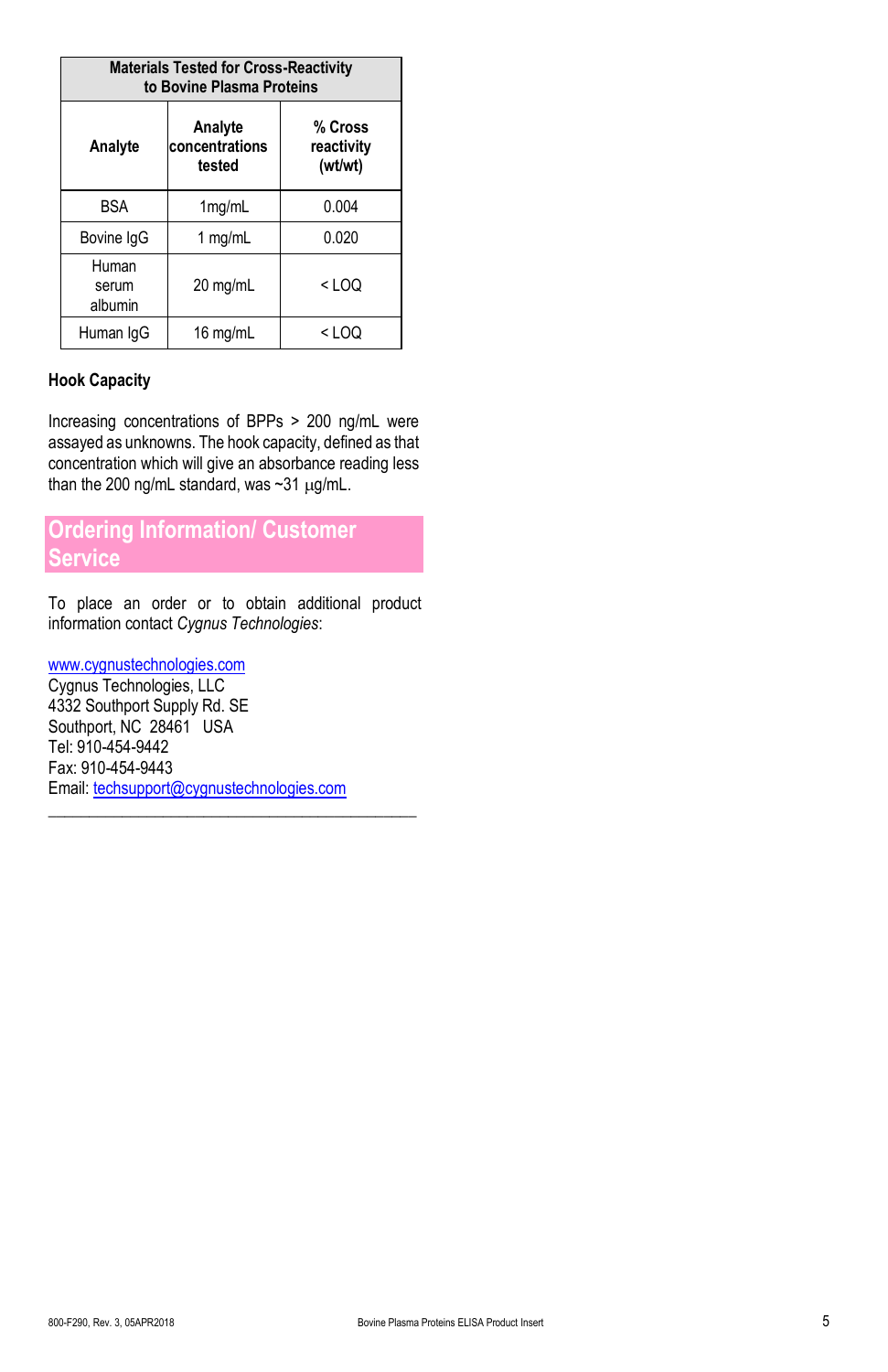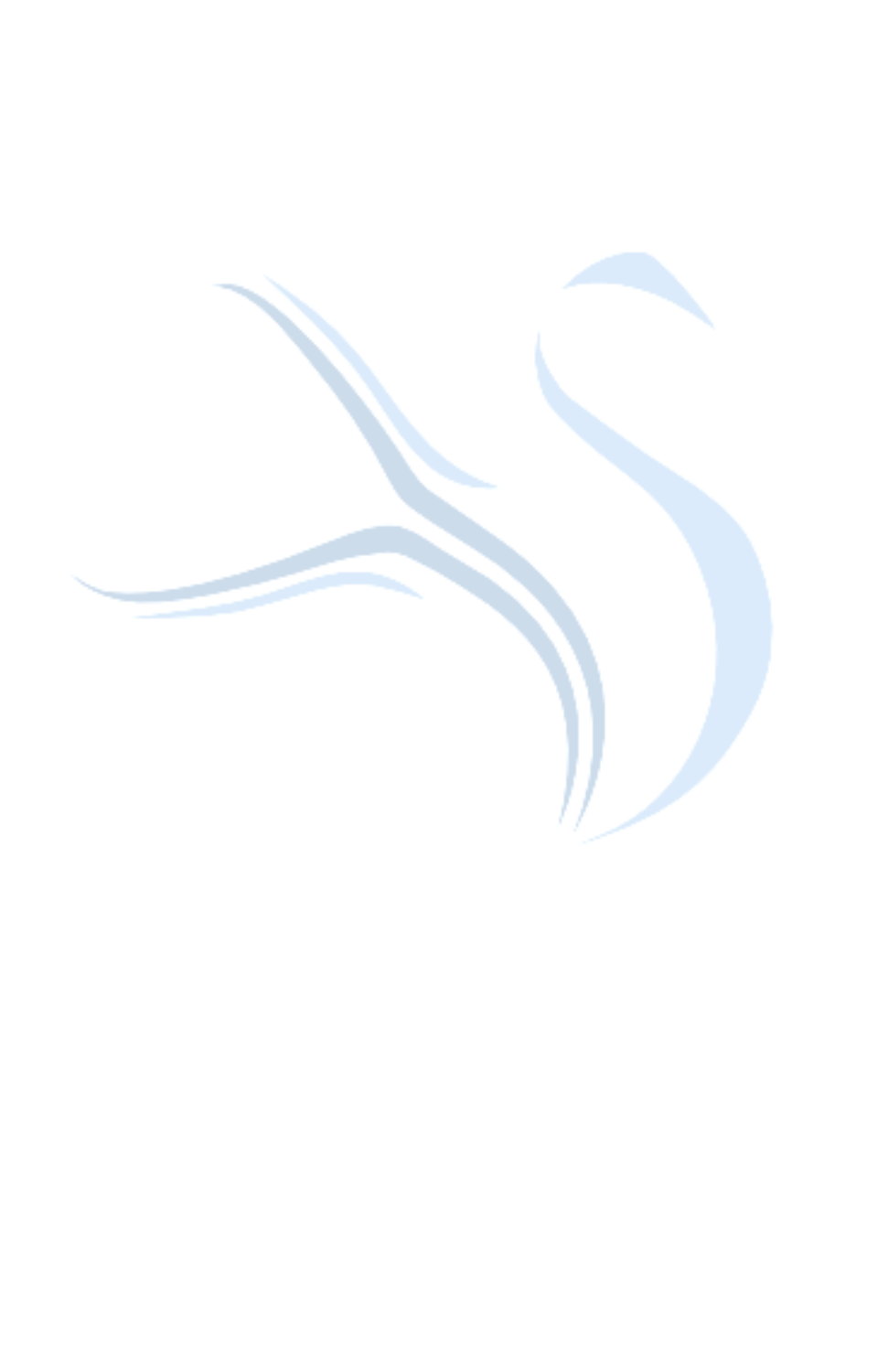